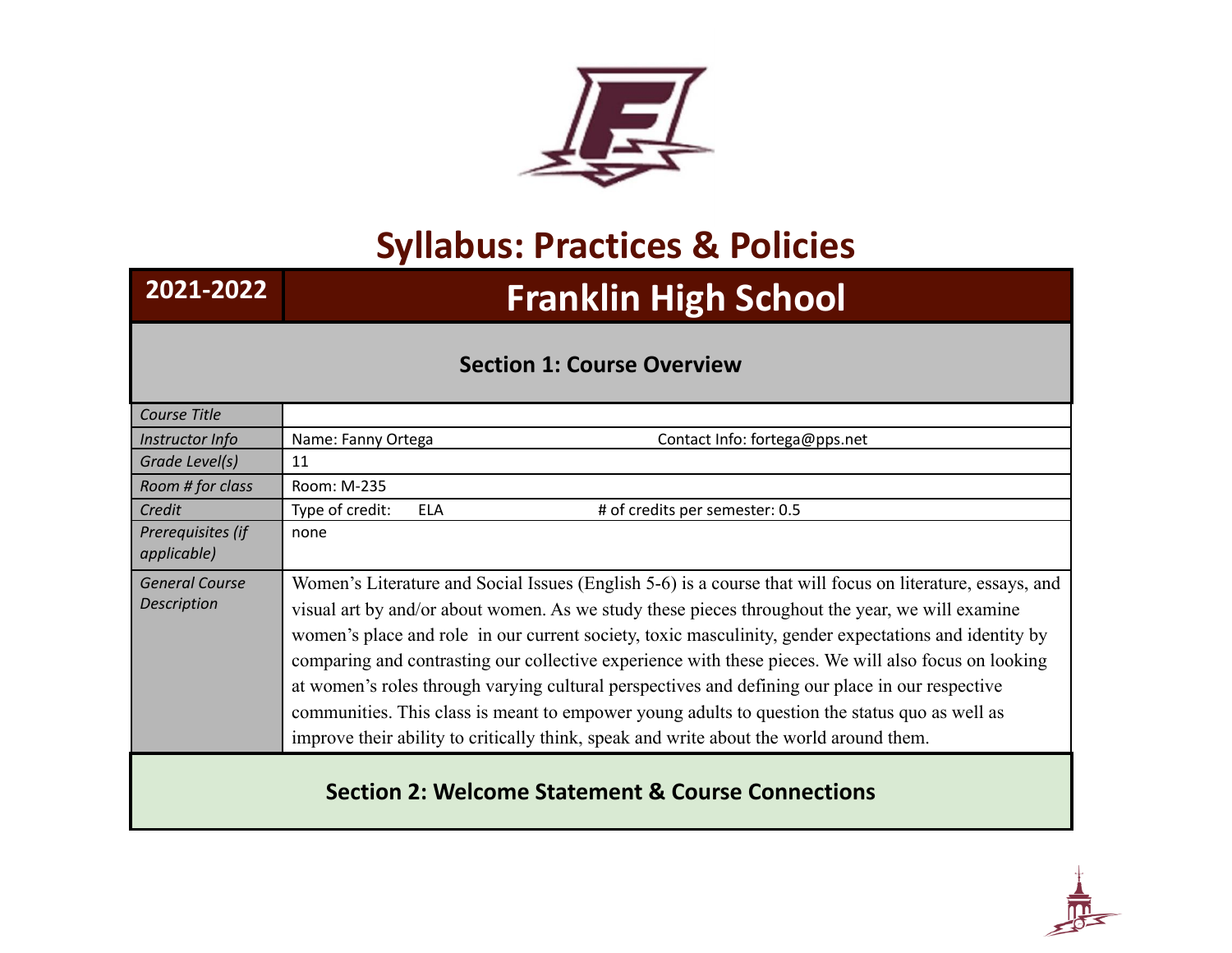| Personal Welcome                    | I am looking forward to getting to know all of you this year. I have provided this syllabus for students<br>as a guide for the course and to understand course expectations. It is my aim to inspire, support and |
|-------------------------------------|-------------------------------------------------------------------------------------------------------------------------------------------------------------------------------------------------------------------|
|                                     | challenge students to do their best. I am flexible, equitable and committed to working with ALL                                                                                                                   |
|                                     | students in order to build positive relationships and encourage success. Feel free to email any                                                                                                                   |
|                                     | questions that you may have, and I will respond in a timely manner.                                                                                                                                               |
|                                     |                                                                                                                                                                                                                   |
| Course Highlights                   | Read a variety of works from a wide array of voices<br>1.                                                                                                                                                         |
| (topics, themes, areas<br>of study) | Write to analyze author's craft and literary devices<br>2.                                                                                                                                                        |
|                                     | Write to develop engaging argumentation texts<br>3.                                                                                                                                                               |
|                                     | Practice the writing process<br>4.                                                                                                                                                                                |
|                                     | 5. Practice listening and speaking through discussion, group work, and presentations                                                                                                                              |
| Course                              | According to PPS Reimagined Vision, "A graduate of Portland Public Schools will be a compassionate                                                                                                                |
| Connections to PPS                  | critical thinker, able to collaborate and solve problems, and be prepared to lead a more socially just                                                                                                            |
| <b>Relmagined Vision</b>            | world." In English 5-6, students will engage in frequent critical thinking around texts and non-text                                                                                                              |
|                                     | media, they will collaborate in partners and small groups, and they will examine issues of justice                                                                                                                |
|                                     | through reading, writing, speaking, and listening.                                                                                                                                                                |
|                                     |                                                                                                                                                                                                                   |
|                                     |                                                                                                                                                                                                                   |
|                                     | <b>Section 3: Student Learning</b>                                                                                                                                                                                |
|                                     |                                                                                                                                                                                                                   |
| Prioritized                         | The following standards will be explored in the course:                                                                                                                                                           |
| <b>Standards</b>                    | *Analyze, interpret, reflect, perform close reading activities, annotate, and discuss a variety of                                                                                                                |
|                                     | literature and art including: novels, poetry, short stories, nonfiction essays, documentaries and movies.                                                                                                         |
|                                     | (RL 4 and 6; RI 1 and 6)                                                                                                                                                                                          |
|                                     | *Continue to practice academic writing skills in a variety of modes focusing on literary analysis and                                                                                                             |
|                                     | argumentative writing. (W 1 and 2)                                                                                                                                                                                |
|                                     | *Respectfully communicate ideas during class and small group discussions in order to express                                                                                                                      |
|                                     | thoughts and demonstrate understanding of texts read. Present research material to class in order to                                                                                                              |
|                                     | inform and possibly persuade. (SL 1 and 4)                                                                                                                                                                        |
|                                     | *Commit to continued development and exploration in reading, writing and communication.                                                                                                                           |

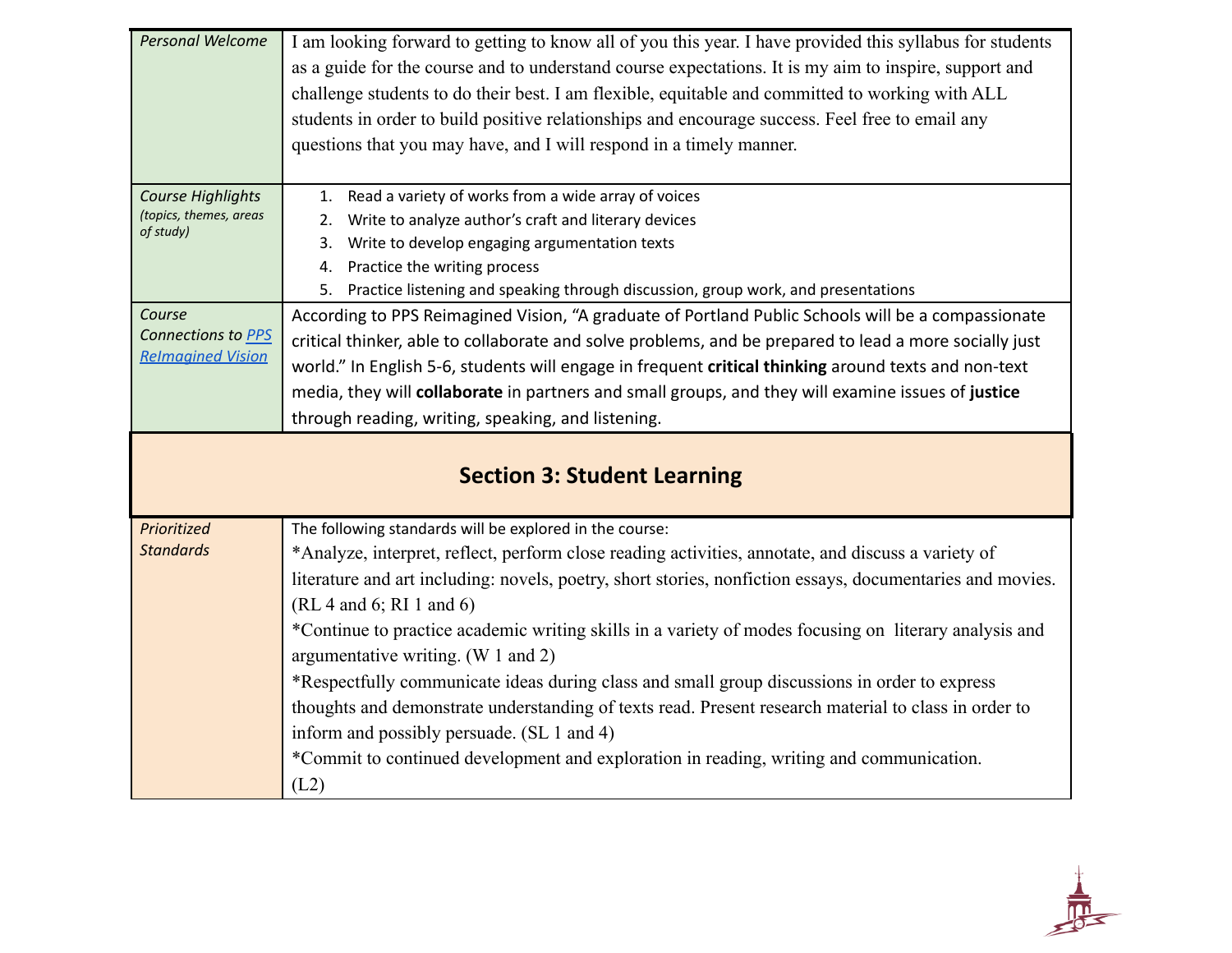| <b>PPS Graduate</b>               | I will help students grow their knowledge and skills in the following aspects of PPS's Graduate Portrait:               |
|-----------------------------------|-------------------------------------------------------------------------------------------------------------------------|
| Portrait                          | Inquisitive Critical Thinkers with Deep Knowledge<br>u.                                                                 |
| <b>Connections</b>                | Powerful and Effective Communicators<br>◘                                                                               |
|                                   | Positive, Confident, and Connected Sense of Self<br>❏                                                                   |
|                                   |                                                                                                                         |
| 8/27 Work                         |                                                                                                                         |
|                                   |                                                                                                                         |
|                                   |                                                                                                                         |
|                                   |                                                                                                                         |
|                                   |                                                                                                                         |
|                                   |                                                                                                                         |
|                                   |                                                                                                                         |
| Differentiation/<br>accessibility | I will provide the following supports specifically for students in the following programs:<br><b>Special Education:</b> |
| strategies and                    | Accommodations indicated by Individual Education Plans will be made in cooperation with students,                       |
| supports:                         | special education teachers and parents.                                                                                 |
|                                   | 504 Plans:                                                                                                              |
|                                   | Accommodations indicated by 504 Plans will be made in cooperation with students, counselors and                         |
|                                   | parents.                                                                                                                |
|                                   | English Language Learners:                                                                                              |
|                                   | Strategies used in this class to address ELL needs will include, but are not limited to, the following:                 |
|                                   | $\Box$ Posting clearly defined objectives                                                                               |
|                                   | Emphasizing key vocabulary                                                                                              |
|                                   | Providing clear expectation of tasks, slower speech, increased wait time, etc                                           |
|                                   | Scaffolding techniques like think-alouds to support student understanding                                               |
|                                   | Allowing for frequent opportunities for student interaction (pair-shares, small and large group                         |
|                                   | work)                                                                                                                   |
|                                   | Using activities that integrate reading, writing, speaking and listening                                                |
|                                   | $\Box$ Providing regular feedback                                                                                       |
|                                   | Talented & Gifted:                                                                                                      |
|                                   | Strategies used in this class to address TAG needs will include, but are not limited to, the following:                 |
|                                   | Challenge prompts, flexible grouping, independent based learning, honors option.                                        |

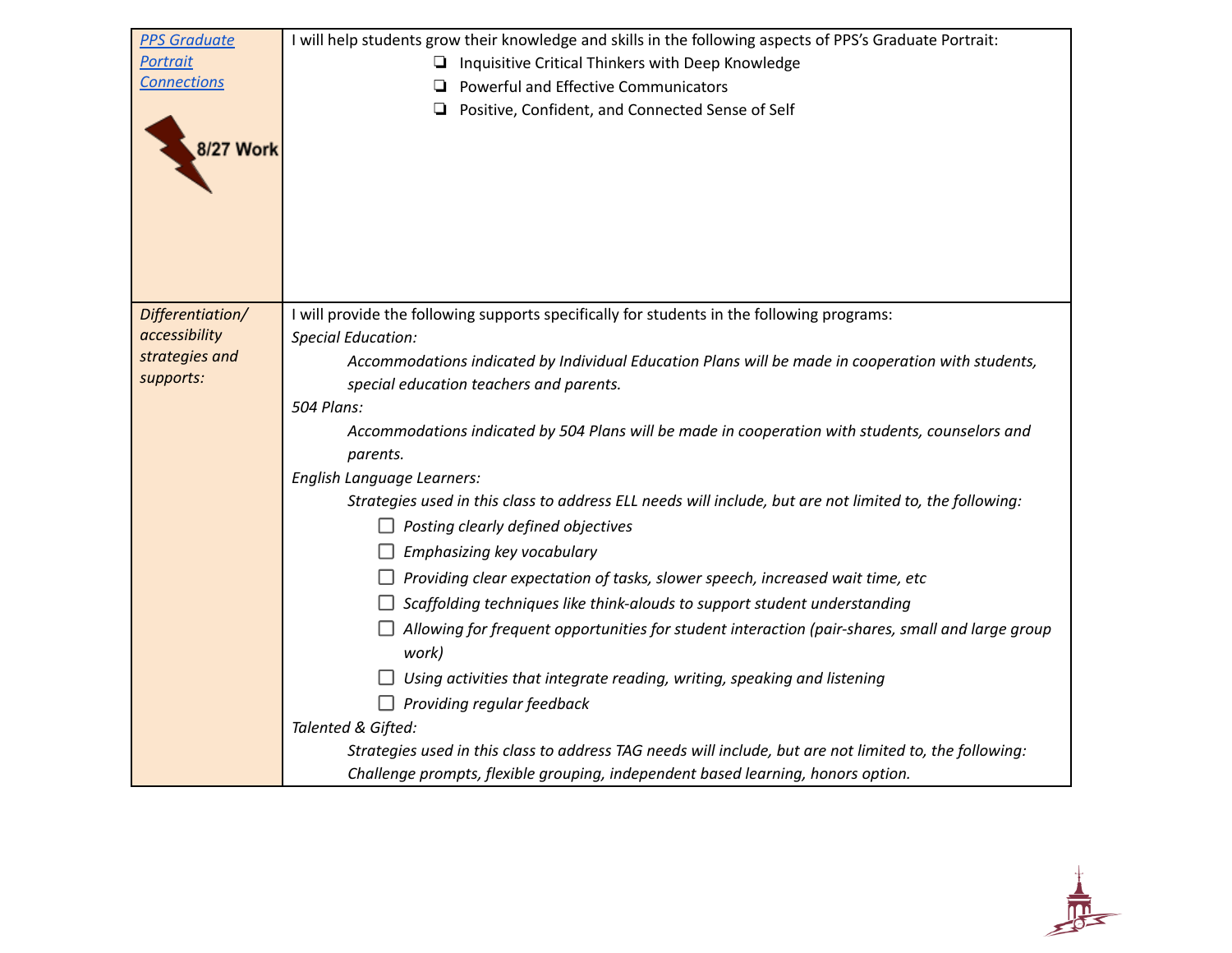| Personalized<br><b>Learning</b><br><b>Graduation</b><br>Requirements (as<br>applicable in this<br>course): | The following are not applicable in this course:<br>Career Related Learning Experience (CRLE) #1<br>Career Related Learning Experience (CRLE) #2<br>-The experience(s) will be:<br>Complete a resume<br>Complete the My Plan Essay                                                                                                                                                                                                                                                                                              |
|------------------------------------------------------------------------------------------------------------|---------------------------------------------------------------------------------------------------------------------------------------------------------------------------------------------------------------------------------------------------------------------------------------------------------------------------------------------------------------------------------------------------------------------------------------------------------------------------------------------------------------------------------|
| 8/27 Work                                                                                                  | <b>Section 4: Cultivating Culturally Sustaining Communities</b>                                                                                                                                                                                                                                                                                                                                                                                                                                                                 |
| <b>Tier 1 SEL Strategies</b><br><b>Shared</b><br>Agreements                                                | I will facilitate the creation of our Shared Agreements that respects and celebrates each student's race, ability,<br>language, and gender in the following way(s):<br>Teacher shares a basic draft of norms and agreements. If needed, and as you begin to understand the<br>$\bullet$<br>separate class dynamics, the draft can be revised in order to address differing class dynamics.<br>I will display our Agreements in the following locations:<br>Syllabus<br>Canvas Home Page<br>Displayed in classroom where visible |
|                                                                                                            | My plan for ongoing feedback through year on their effectiveness is:<br>Planned class meetings and surveys (on Fridays) to discuss and revise Shared Agreements as needed.                                                                                                                                                                                                                                                                                                                                                      |
| Student's<br>Perspective &<br><b>Needs</b>                                                                 | I will cultivate culturally sustaining relationships with students by:<br>Get to know students<br>Examine personal biases<br>Recognize and celebrate students' languages and cultures<br>Adapt policies, practices, and pedagogy<br>Family and community involvement<br>Respect their cultures                                                                                                                                                                                                                                  |
|                                                                                                            |                                                                                                                                                                                                                                                                                                                                                                                                                                                                                                                                 |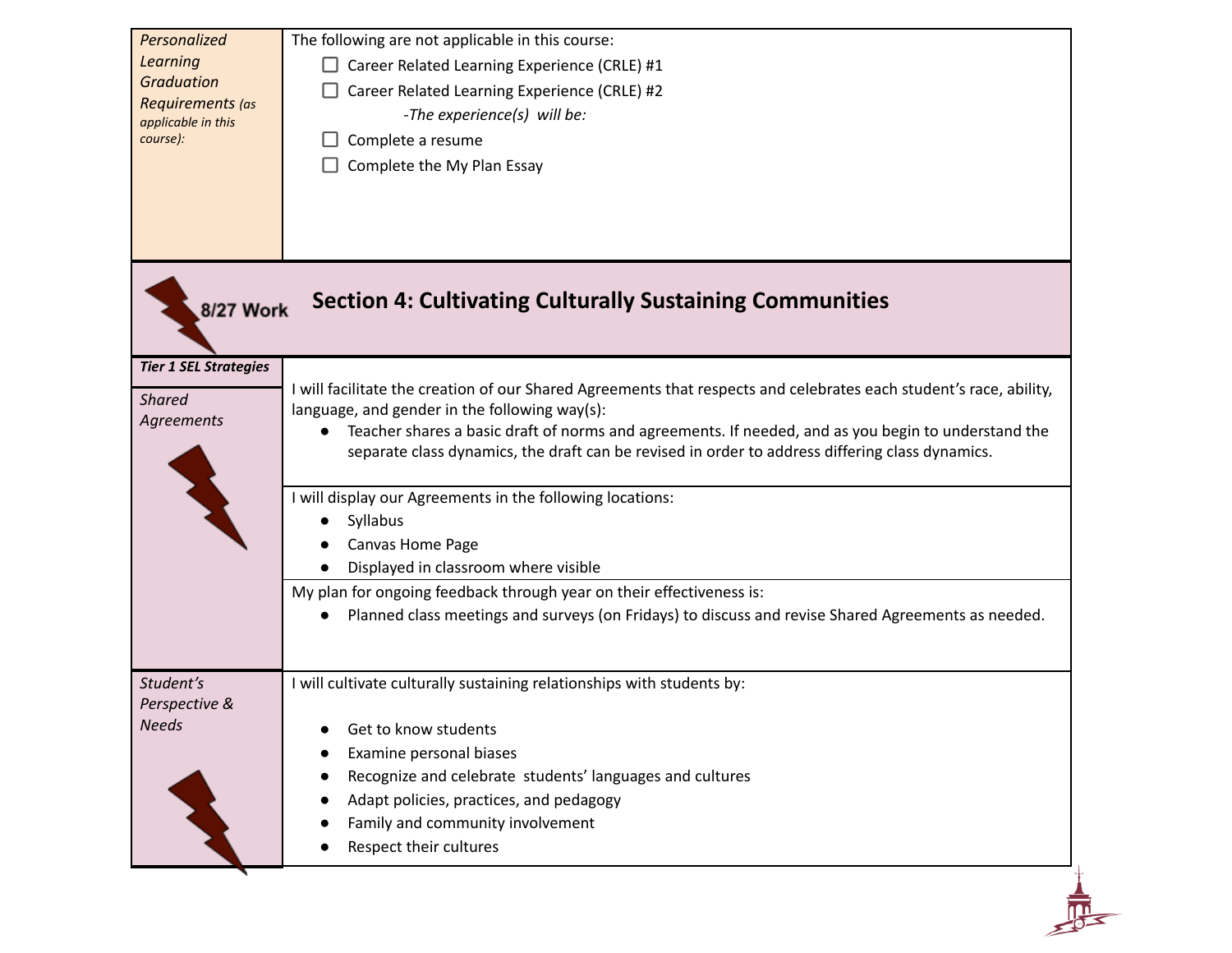|                 | Be mindful of intent vs impact<br>$\bullet$                                                                    |
|-----------------|----------------------------------------------------------------------------------------------------------------|
|                 |                                                                                                                |
|                 |                                                                                                                |
|                 |                                                                                                                |
|                 |                                                                                                                |
|                 |                                                                                                                |
|                 |                                                                                                                |
|                 | Families can communicate what they know of their student's needs with me in the following ways:                |
|                 | email                                                                                                          |
|                 | phone                                                                                                          |
|                 | Canvas                                                                                                         |
| Empowering      | I will celebrate student successes in the following ways:                                                      |
| <b>Students</b> |                                                                                                                |
|                 | Positive feedback                                                                                              |
|                 | Displaying student work online or in the classroom<br>$\bullet$                                                |
|                 | Class celebrations                                                                                             |
|                 | I will solicit student feedback on my pedagogy, policies and practices by:                                     |
|                 | Regular check-ins                                                                                              |
|                 | Written input                                                                                                  |
|                 | Formative assessments                                                                                          |
|                 | Student voice                                                                                                  |
|                 | Exit tickets                                                                                                   |
|                 |                                                                                                                |
|                 | When class agreements aren't maintained (i.e. behavior) by a student I will approach it in the following ways: |
|                 | Authentic connection/compassion. Connection redirects more effectively.<br>$\bullet$                           |
|                 | Remind them of expectations and or rules.                                                                      |
|                 | Talk to student outside classroom or after class.                                                              |
|                 | Attempt to help the student understand their effect and role as an individual to the whole.                    |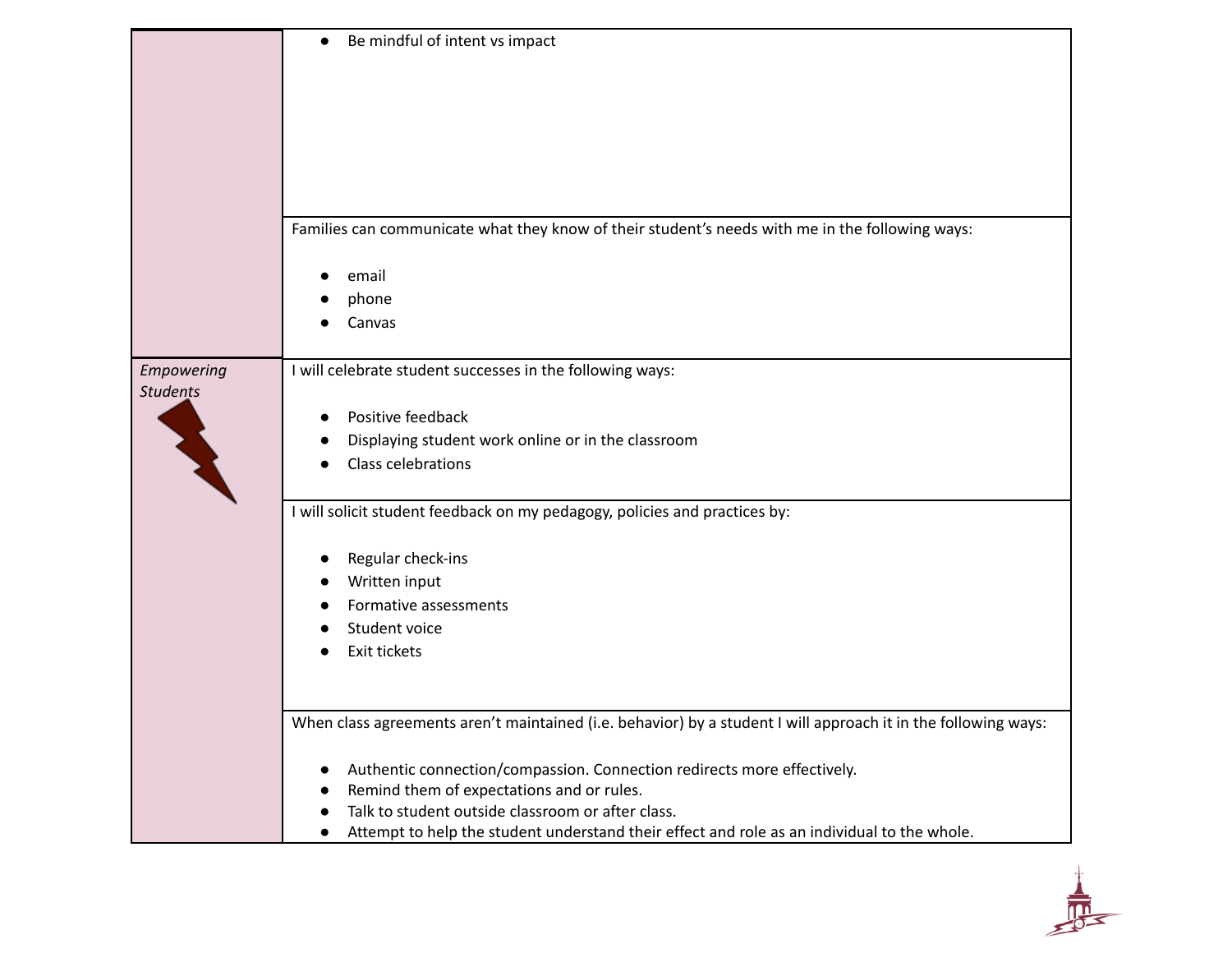| Showcasing<br><b>Student Assets</b>                   | I will provided opportunities for students to choose to share and showcase their work by:<br>Creating space in the classroom and on Canvas for students to share their work<br>Inviting student voice in our daily check ins<br>Embedding work to celebrate in our slideshows                                                                                                             |
|-------------------------------------------------------|-------------------------------------------------------------------------------------------------------------------------------------------------------------------------------------------------------------------------------------------------------------------------------------------------------------------------------------------------------------------------------------------|
| <b>Section 5: Classroom Specific Procedures</b>       |                                                                                                                                                                                                                                                                                                                                                                                           |
| Safety issues and<br>requirements (if<br>applicable): | Wear a mask at all times<br>Maintain at least 3 feet of distance between peers and teacher when possible                                                                                                                                                                                                                                                                                  |
| <b>Coming &amp; Going</b><br>from class               | I understand the importance of students taking care of their needs. Please use the following guidelines when<br>coming and going from class:<br>One student out with a pass at a time<br>Return in a timely manner<br>Maintain distance and wear mask when in the hallways                                                                                                                |
| <b>Submitting Work</b>                                | I will collect work from students in the following way:<br>Canvas<br>Student will leave work on desk, and I will pick up work individually.<br>If a student misses a deadline, I will partner with the student in the following ways so they have the ability to<br>demonstrate their abilities:<br><b>Redirect to Canvas</b><br>$\bullet$<br>Meet during tutorial to support the student |
| <b>Returning Your</b><br><b>Work</b>                  | My plan to return student work is the following:<br>Timeline: weekly to two weeks<br>What to look for on your returned work: Thorough feedback, both written and verbal<br>Revision Opportunities: As needed until end of Unit                                                                                                                                                            |
| <b>Formatting Work</b><br>(if applicable)             | Directions on how to format submitted work (ex. formal papers, lab reports, etc) can be found here:<br>MLA format for all essays                                                                                                                                                                                                                                                          |
| Attendance                                            | If a student is absent, I can help them get caught up by:                                                                                                                                                                                                                                                                                                                                 |

 $\frac{1}{\sqrt{2}}$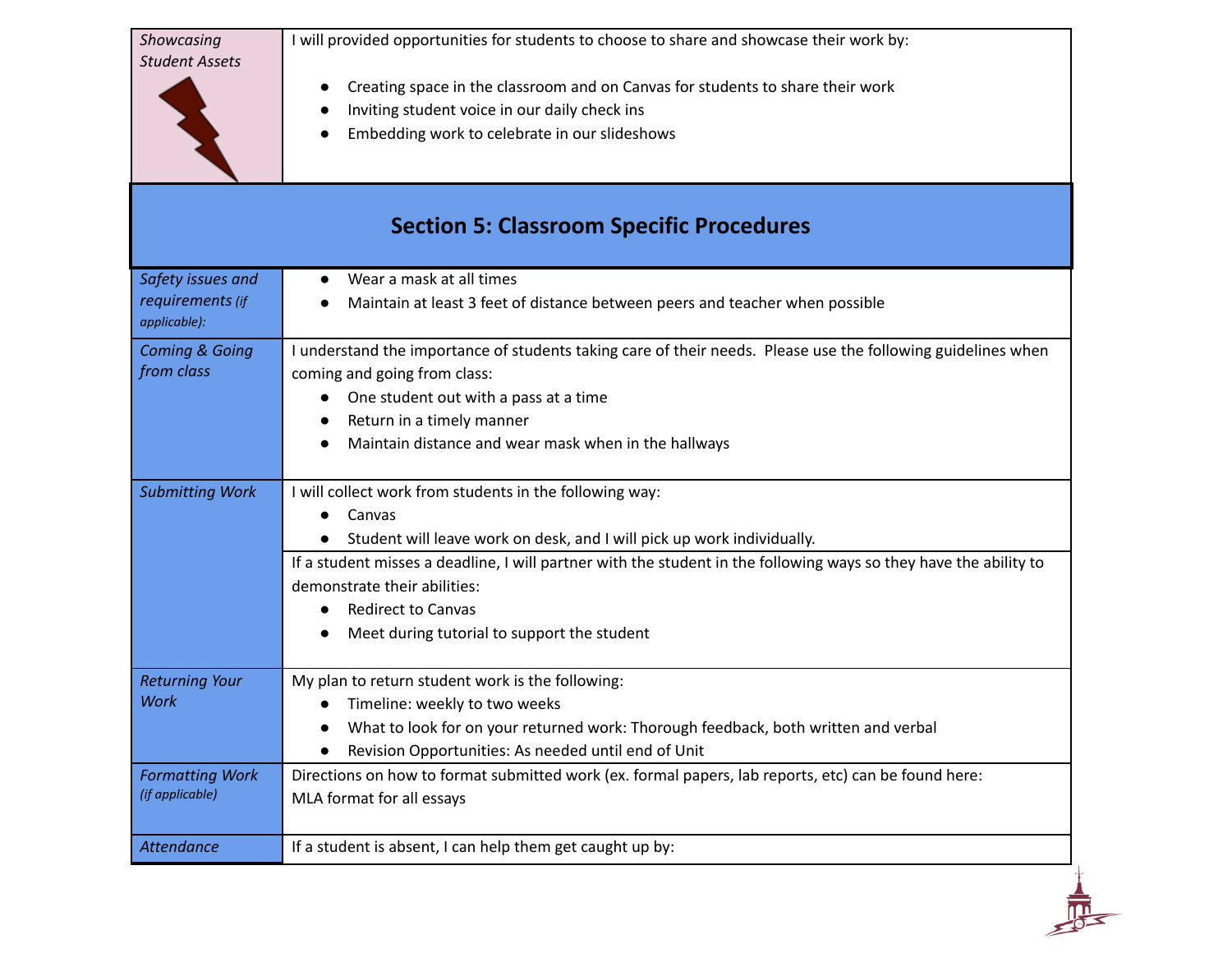|                                 | <b>Section 6: Course Resources &amp; Materials</b>                                                                                                                                                                                                                                                                |
|---------------------------------|-------------------------------------------------------------------------------------------------------------------------------------------------------------------------------------------------------------------------------------------------------------------------------------------------------------------|
| <b>Materials Provided</b>       | I will provided the following materials to students:<br><b>Required texts</b>                                                                                                                                                                                                                                     |
| <b>Materials Needed</b>         | Please have the following materials for this course:<br>A 1" binder<br>College-ruled loose leaf paper<br>a folder that fits in binder<br>pens or pencils<br>highlighters<br>Franklin can help with any materials you may need as well. Please reach out to me privately and I will help you<br>get what you need. |
| <b>Course Resources</b>         | Here is a link to resources that are helpful to students during this course:<br>Class Canvas Page                                                                                                                                                                                                                 |
| Empowering<br><b>Families</b>   | The following are resources available for families to assist and support students through the course:<br>Canvas and Email                                                                                                                                                                                         |
|                                 | <b>Section 7: Assessment of Progress and Achievement</b>                                                                                                                                                                                                                                                          |
| Formative<br><b>Assessments</b> | As students move through the learning journey during specific units/topics, I will assess & communicate their<br>progress in the following ways:<br>Warm Ups and Exit Slips<br>Informal Writing (Double Entry Diaries, Think Pair Shares, Etc.)<br>Creative projects<br>Small Group & Partner Work                |
|                                 | <b>Discussions</b>                                                                                                                                                                                                                                                                                                |